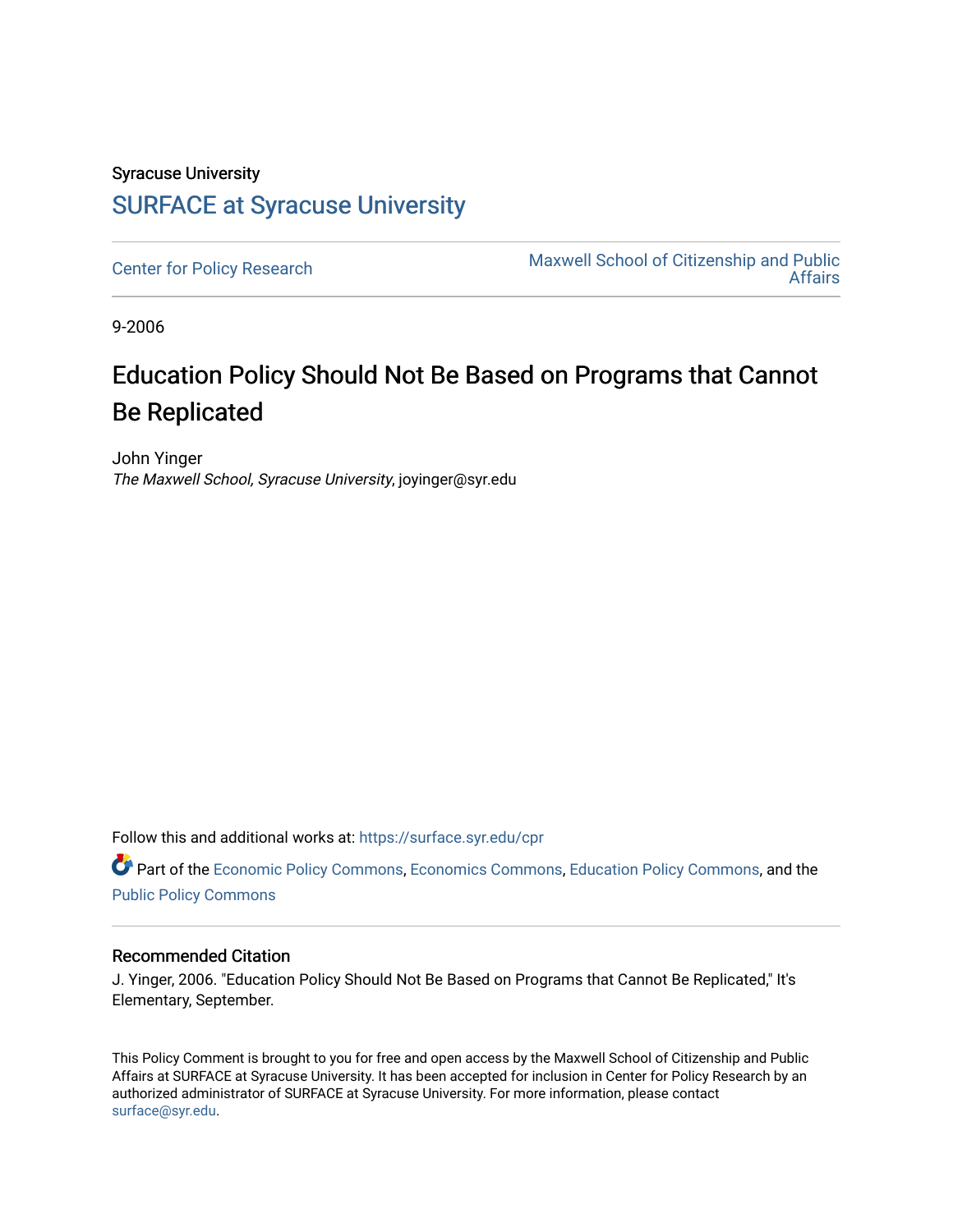It's Elementary

A Monthly Column by EFAP Director John Yinger September 2006

## **Education Policy Should Not Be Based on Programs that Cannot Be Replicated**

A story on ABC's news show, 20/20, on September 1, 2000 touted the high test scores in an alternative charter school in Oakland, California that serves many low-income students. According to the story, this school spends much less than surrounding schools and still produces much better results.

The reporter, John Stossel, concluded that we are being "stupid in America." To improve the nation's educational performance, he says, we should introduce more competition so that schools everywhere could imitate this alternative charter school and other schools that produce high test scores despite low funding and a high concentration of disadvantaged students.

This conclusion may make a good story, but it does not follow from the evidence. The alternative charter school in this report should, of course, be congratulated for its success. But this success cannot help other schools unless the reasons for this success can be both identified and replicated in other schools.

One possibility is that the school in Oakland is successful because of random factors totally outside its control, such as an unusually smart cohort of students. These factors may arise in other schools, but they cannot be replicated as a matter of public policy.

Another possibility is that for some random reason this schools has been able to attract uniquely talented leaders, uniquely talented teachers, teachers with an unusually high tolerance for putting in extra hours, or unusually committed parents compared to other schools that pay the same wages and have the same parental-engagement programs. Although these random factors may be beyond the reach of policy, additional funding might make it possible for other schools to reach similar levels of talent of parental involvement.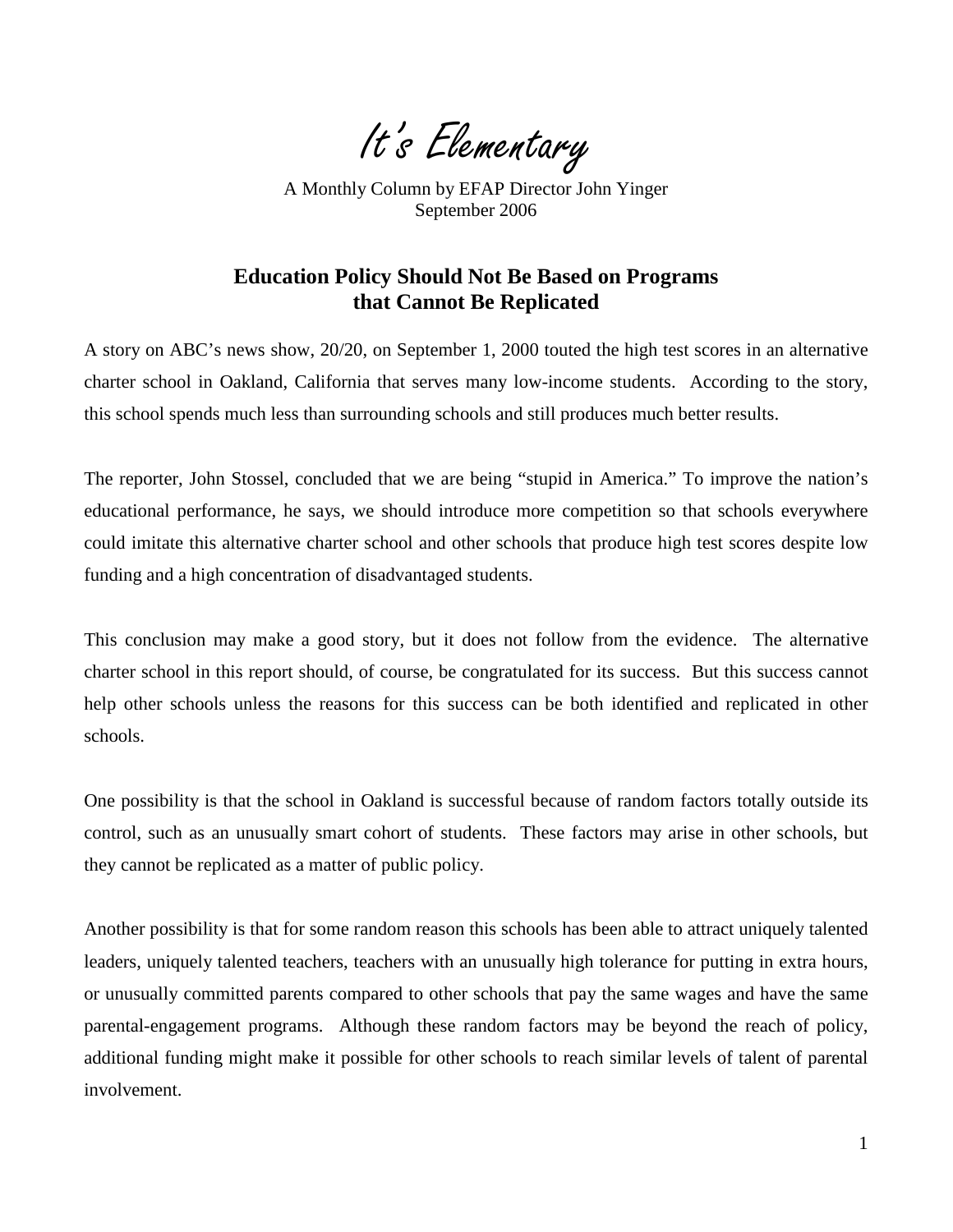A third possibility is that the school is using policies and practices that are available to other schools with no increase in their spending but that they have decided not to adopt. This seems to be the possibility that John Stossel has in mind, but he provides no evidence to rule out other possibilities.

Some educators have built on the appealing idea that we can lean something from successful schools by identifying the policies and practices of schools that have high student test scores despite high concentrations of disadvantaged students and combining these policies and practices into a model for school reform called More Effective Schools (MES). Unfortunately, however, the evidence on MES reforms is mixed. In a study of comprehensive school reform programs, including MES, in New York City, for example, Bob Bifulco (at the University of Connecticut), Bill Duncombe, and I find that MES results in small improvements in student performance, but only as long as the MES trainers, who are not school employees, remain at the schools. Once the school is left to implement the MES model on its own, the student gains disappear.

In the 20/20 report, John Stossel claimed that the existence of low-spending schools with high test scores and high poverty concentrations constitutes proof that money does not matter. This claim is simply not correct. No one has been able to identify a set of low-cost, replicable programs and policies that will raise test scores in high-poverty schools. Many studies have shown that certain programs and policies, including pre-kindergarten programs and lower class sizes will boost student performance, but these programs cannot be implemented without additional funds. In addition, the MES results just cited indicate that following certain policies and practices of effective schools may boost student performance, but only if additional staff is hired.

The use of additional funds does not, of course, guarantee success. Many schools undoubtedly use policies and practices that cost more than equally effective alternatives. But one cannot identify these alternatives simply by looking at a few successful schools. Instead, we need to continue evaluating a wide range of programs to determine which ones can raise student performance under what circumstances and at what cost.

Formal program evaluation is a technical business that raises many issues that are difficult to bring into the public debate or to include in a news program. It is much easier to highlight the success of a few